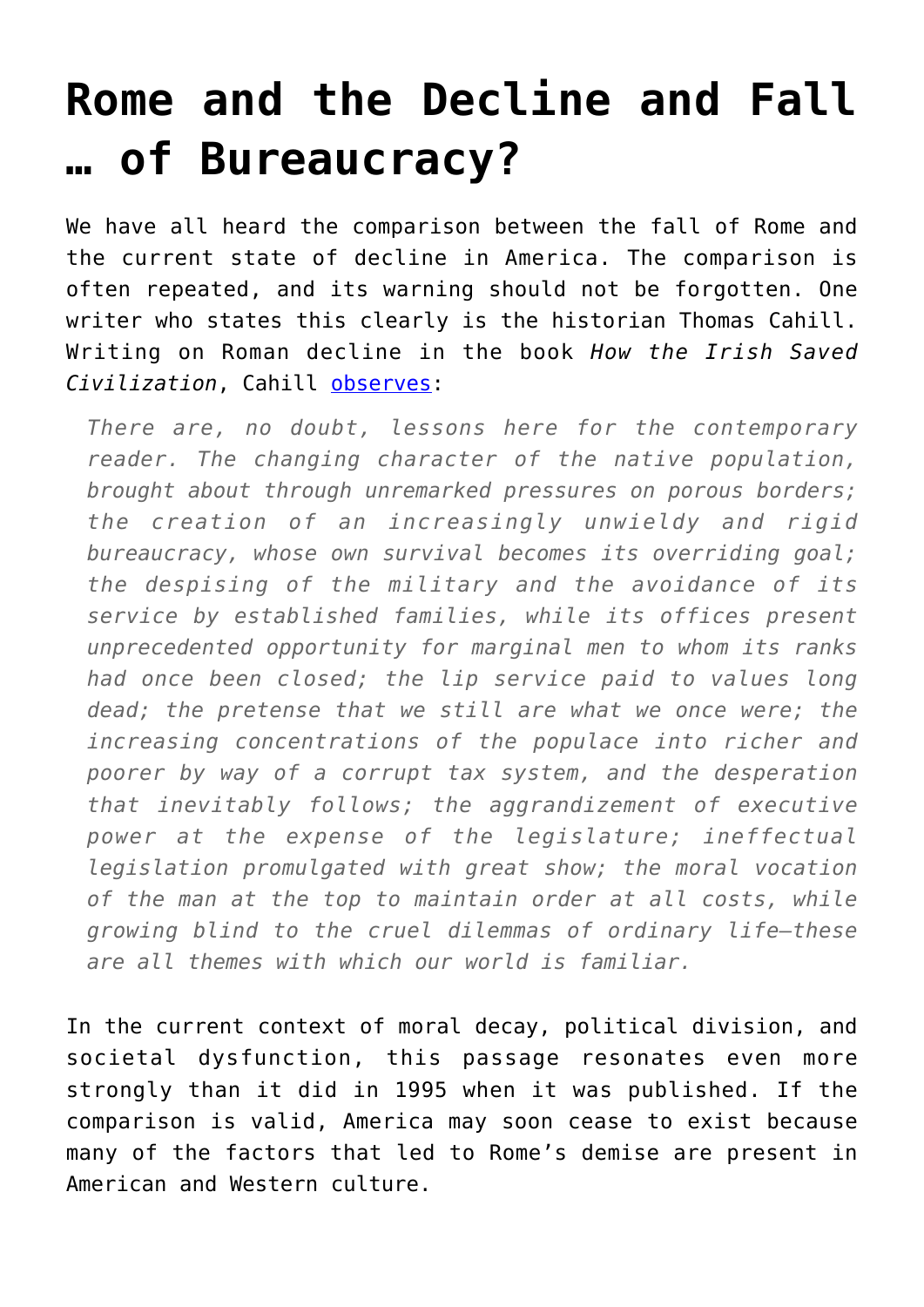But is that really the lesson of Rome's fall? From the city's perspective, almost certainly. But what about the rest of the former Roman empire? Was it really in the region's best interests to be part of the Empire? It's the same question that Central Asia dealt with in the aftermath of the Soviet Union, and other civilizations have dealt with throughout history. So, although the Roman Empire fell, the lesson isn't quite so obvious. Most of the handwringing about American's impending doom presupposes that its continued existence is desirable.

So, let's take another look at the fall of the Roman Empire, this time from the work of historian Chris Wickham. In a chapter called "Crisis and Continuity" in *[The Inheritance of](https://amzn.to/2Nuae9b) [Rome](https://amzn.to/2Nuae9b)*, Wickham tries to look at what ended and what lasted as the Roman Empire broke apart.

His claims brings a new clarity to the analogy. Here is a summary:

- 1. The fall of the Roman Empire can only be applied to western Europe. The eastern Roman Empire survived and thrived, with a great deal of continuity with the Roman Empire.
- 2. Even in western Europe, south of the Alps and the Loire river the political culture of Rome survived.
- 3. All of Europe underwent a 'dramatic economic simplification' in this period. But the local units stayed the same and prospered.
- 4. 'Barbarian' conquerors sought to emulate the Roman elite class by amassing land instead of education.
- 5. The greatest societal and political shift that took place from the year 400 to the year 550 in northern and central Europe was the transition from a tax based Imperium, with its bureaucracy, to a land based fabric of polities.